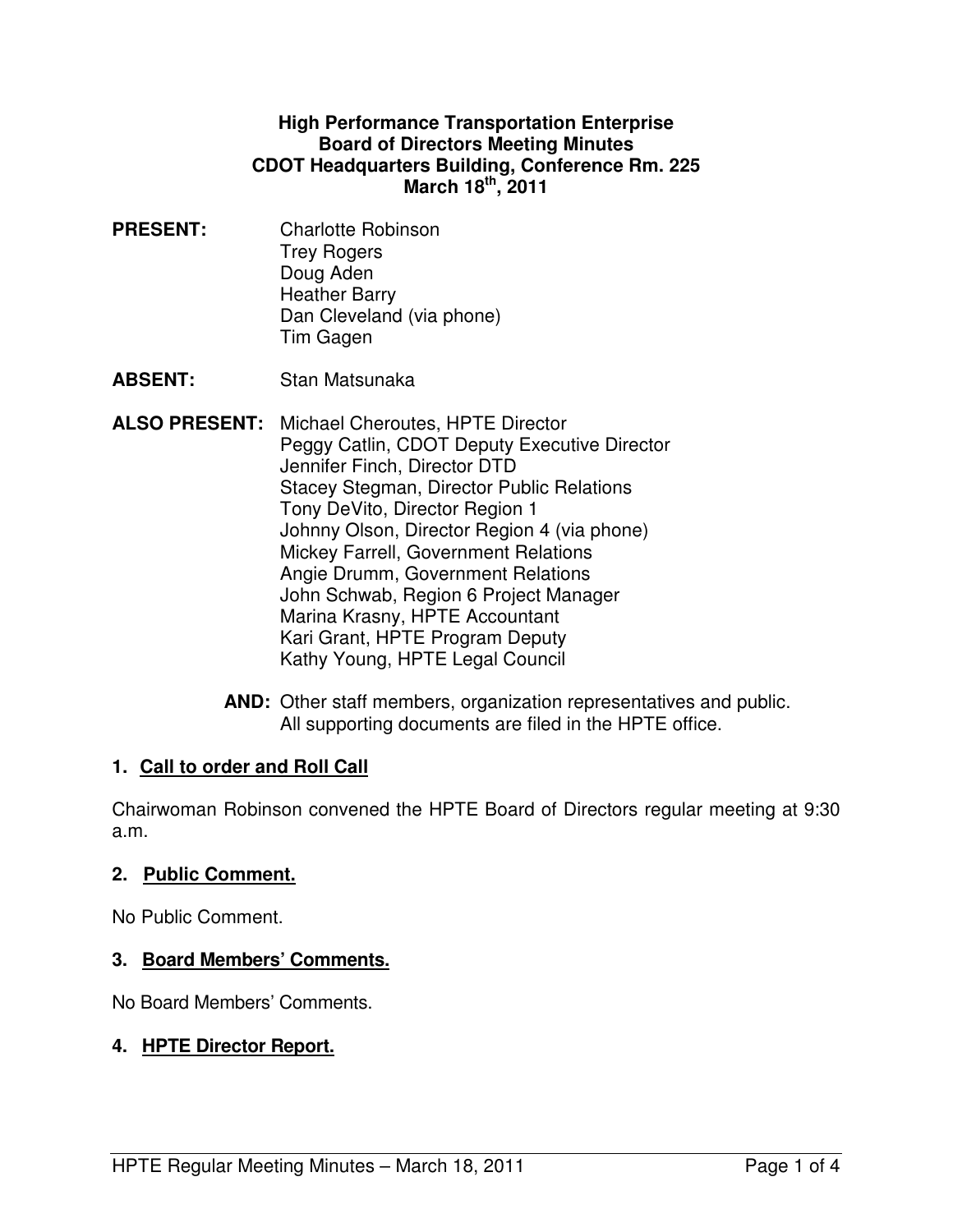HPTE Director Mike Cheroutes said that the third annual national Mileage Based User Fee Symposium will be held in June in Breckenridge, and that a delegation of two or three Board members and Kari will be going. Mike has been invited to make a presentation also in June in New York at an international conference sponsored by InfraAmericas. Concessionaires from around the globe will be attending, and this will be a good opportunity to highlight HPTE activity.

He also reported that work on the communications plan is continuing with a draft logo in the works and updates to the website coming soon. Mike also continues to make group presentations, most recently to the Colorado Association of Ski Towns.

# **5. Discuss and Act on the Regular Meeting Minutes for February 18th, 2011.**

Chairwoman Robinson asked for consideration of the February  $18<sup>th</sup>$ , 2011 HPTE regular meeting minutes. Director Rogers moved for adoption of the meeting minutes. Director Gagen seconded the motion and on the vote of the Board, the minutes for February 18<sup>th</sup>, 2011 meeting was adopted. The motion passed unanimously.

## **Resolution Number HPTE-40**

BE IT HEREBY RESOLVED, the High Performance Transportation Enterprise Board of Directors' Regular Meeting Minutes for February 18th, 2011 are hereby approved.

**6. 2010 Internal Audit Report.** Casey Tighe, Audit Director, and Tanya Davis, Internal Auditor reported that they have completed the agreed upon procedures for 2010. They have made the same recommendation as the prior year, that HPTE should create a full set of GAAP financial statements. Tanya noted the Enterprise is in the process of researching how to complete this task. She said she completed six separate procedures, and found only one error in regards to an HPTE expenditure that was placed in the wrong account, which has since been corrected. Moving forward, the HPTE Accountant and Director will implement a monthly review of accounting reports.

Tanya and Casey noted that the accounting for the HPTE has made significant improvements in the last four years, and thanked Marina for her work. Casey said next year, when the audit will be conducted by the Office of State Auditors and Clifton Gunderson, the review should go smoothly.

Other than the GAAP issue, Director Gagen asked if the Board needs to anticipate any changes in the current process. Casey said it's important to work with the Center for Accounting to make sure they get a set of financial statements that are GAAP compliant. Other than that, he said things are in good shape. Mike noted Marina's many accomplishments with HPTE accounting, and added his note of appreciation.

# **7. Discuss and Approve 2011 HPTE Board Meetings Schedule.**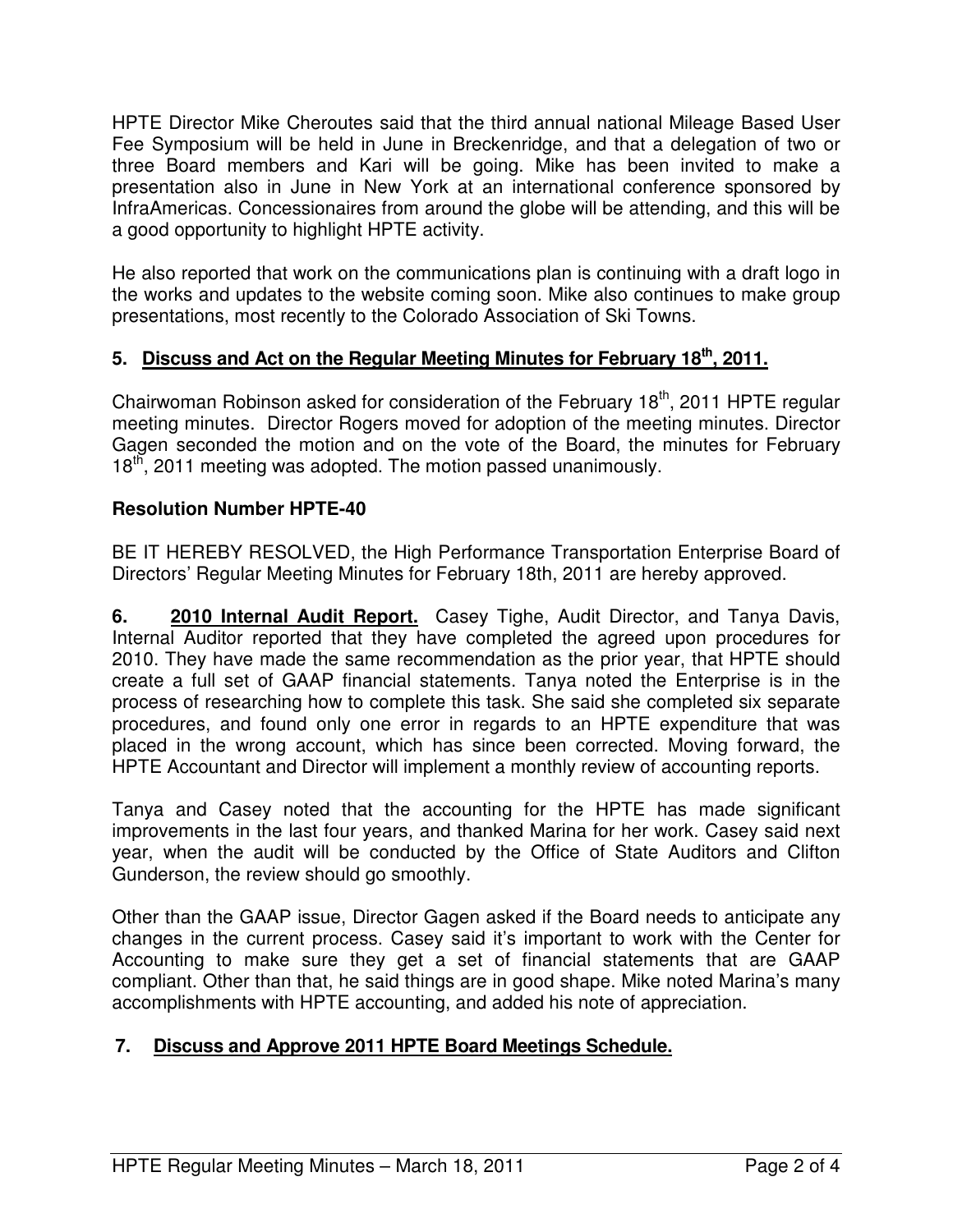Chairwoman Robinson briefly summarized previous Board conversations about changing the regular meeting from the third Friday morning to the third Wednesday morning of each month. Mike said he conferred with Transportation Commission Chairman Gruen on this matter, to make sure there would be no conflict with the Commission's work or schedule. Mike noted this change is being made to reduce the burden on the Commissioners and the staff time in preparing for Commission and HPTE Board meetings.

He said the Wednesday meetings would begin earlier, with the HPTE Board breakfast meeting beginning at 7:30. He acknowledged the extra time crunch this places on Board member who travel to the meetings, or have other early morning commitments.

Commissioner Rogers said that by statute, the Board is required to have 8 meetings per year. He introduced the idea that this new calendar has meetings slated every month, and that eliminating meetings in August and December may further reduce the burden on Commissioners and staff. Mike said a special meeting can always be called, if there is an issue requiring action by the Board in those months.

Chairwoman Robinson called for a motion on the new calendar, taking out the months of August and December. Director Rogers moved for adoption, and Director Barry seconded the motion, and the motion was approved unanimously.

## **8. Update on I-70 West Corridor.**

Mike introduced Tony DeVito, Director of Region 1, to update the Board on current activity on I-70 West. Tony summarized that over the past year, staff has been working on a reversible lane concept to alleviate I-70 congestion. FHWA encouraged him to examine other options, and it became clear that capacity at the Twin Tunnels and hard shoulders should be further explored. They embarked on a design process with the help of industry experts. The "tunnel visioning" process yielded several productive concepts.

Peter Kozinsky, Region 1, presented some PowerPoint slides to share the process they used and to illustrate the various concepts, with their advantages and disadvantages. He noted the outcomes address a current problem, and are not a long-term solution for the corridor per se. Tony noted that the design solutions for the Twin Tunnels are in keeping with the preferred alternative of the PEIS and the pending Record of Decision.

The team developed and evaluated seven concept packages, each involving some element of roadway realignment (flattening the tight curves), tunnel bore enlargement, adding lanes, and roadway bypass of the tunnels, among other strategies. Peter emphasized that the tight curves on both sides of the tunnel are a problematic safety issue, and that the bridge at the base of Floyd Hill is in need of repair. Commissioner Aden noted that perhaps the Bridge Enterprise could help accelerate those repairs.

Ultimately, Concept Package #2 was decided to be the preferred design. It includes construction of a detour on US 40 and CR 314, widening of the eastbound tunnel, flattening curves to support a 55 mph speed limit, adding a 3<sup>rd</sup> lane from Idaho Springs to